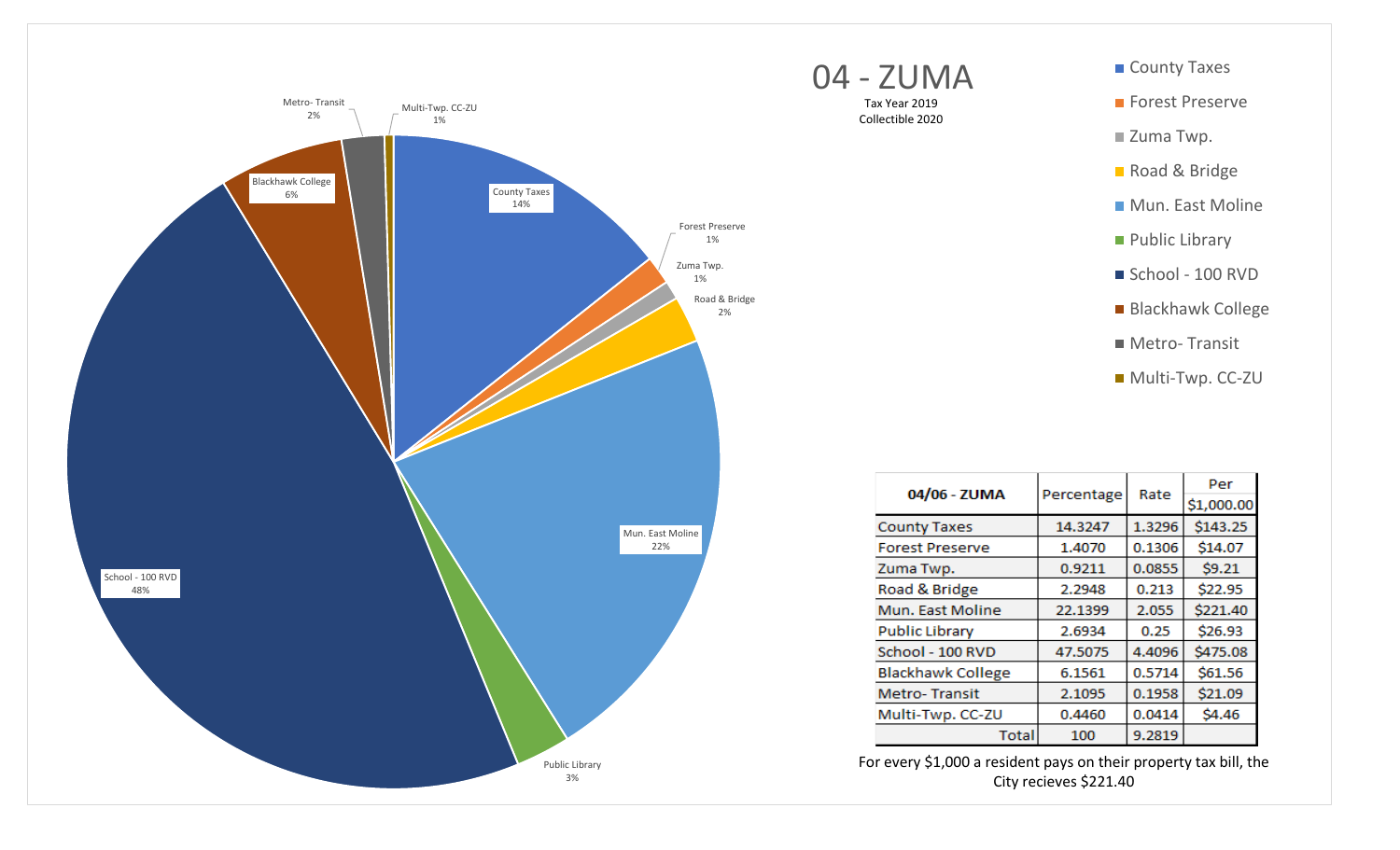

**Public Library** Dist. 30 UTHS  $\blacksquare$  Dist. 37 - EM **Metro Airport Authority** Blackhawk College **Illini Hospital Metro-Transit** Per 06/32 - Hampton Percentage Rate \$1,000.00 \$120.03 **County Taxes** 12.0027 1.32960 1.1790 \$11.79 **Forest Preserve** 0.13060 Hampton Twp. 1.5121 0.16750  $$15.12$ Road & Bridge 0.9145 0.10130  $$9.14$ Mun. East Moline 18.5511 2.05500 \$185.51 2.2568 \$22.57 **Public Library** 0.25000 17.0607 \$170.61 Dist. 30 UTHS 1.88990 38.2586 \$382.59 4.23810 Dist. 37 - EM **Metro Airport Authority** 0.6617 0.07330  $$6.62$ **Blackhawk College** 5.1582 0.57140 \$51.58 **Illini Hospital** 0.6770 0.07500  $$6.77$ 1.7675 0.19580 \$17.68 Metro-Transit **Total** 100 11.07750

County Taxes

**Forest Preserve** 

Hampton Twp.

Road & Bridge

Mun. East Moline

For every \$1,000 a resident pays on their property tax bill, the City recieves \$185.51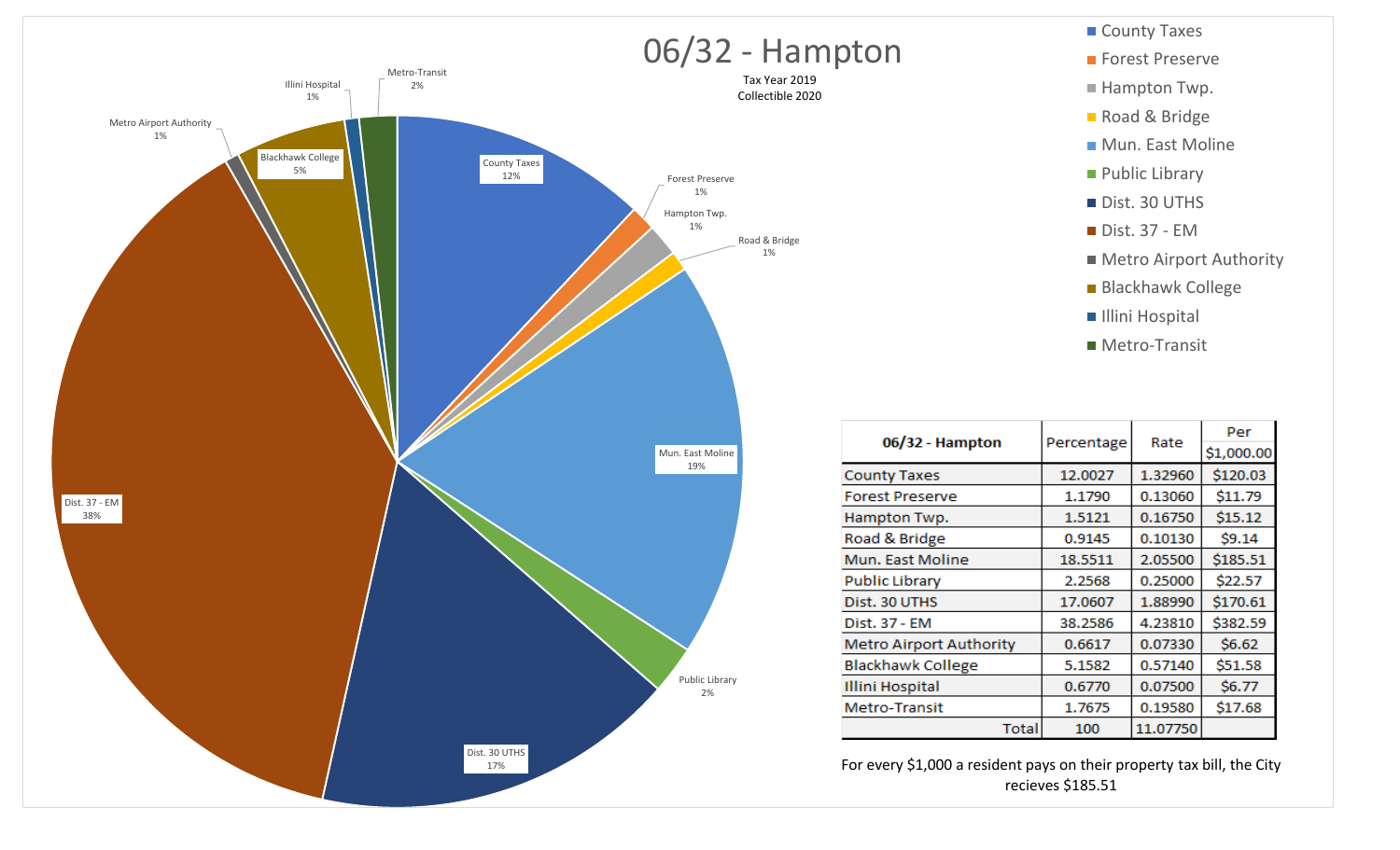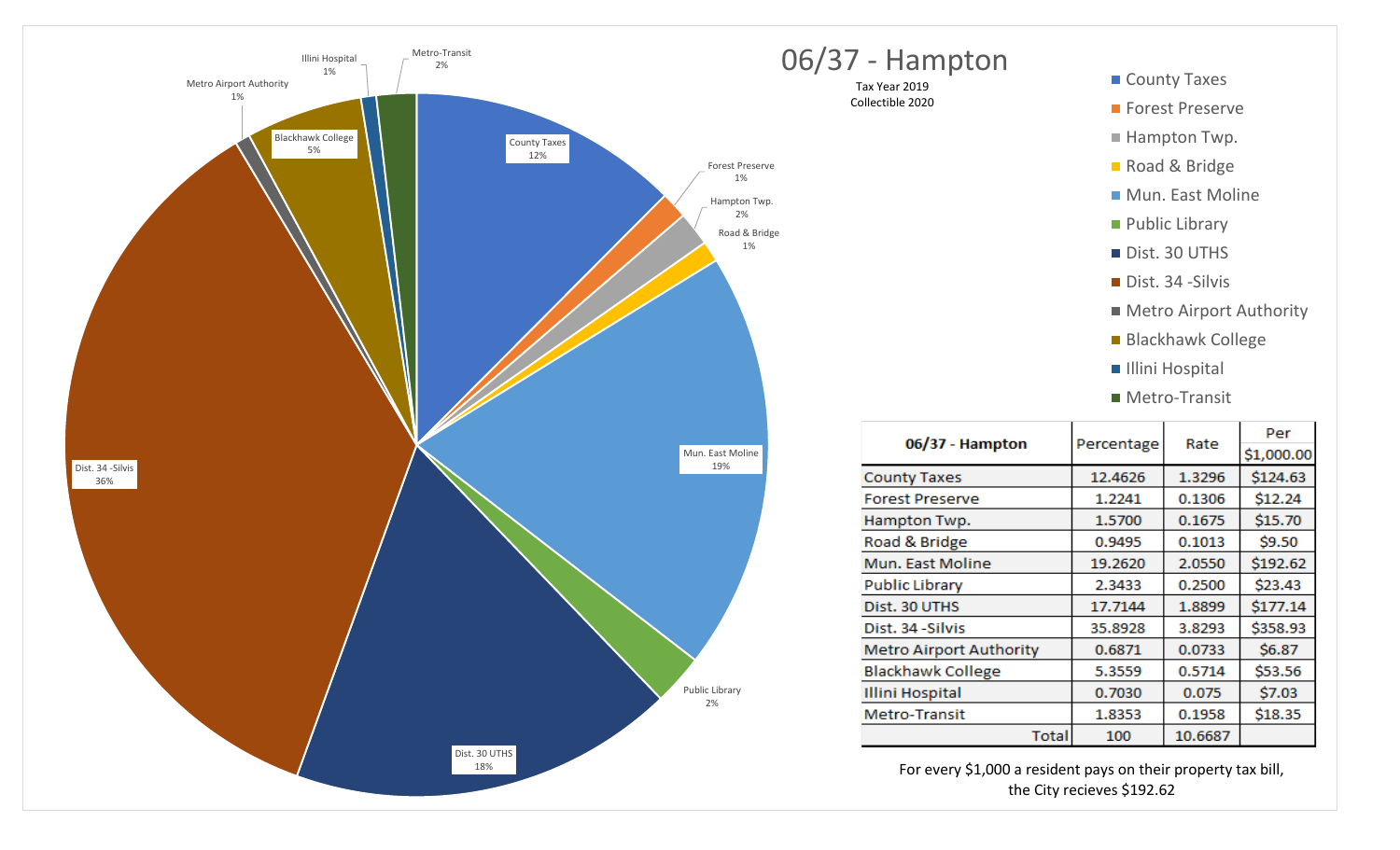

## O6/44 - Hampton County Taxes

Tax Year 2019 Collectible 2020

- **Forest Preserve**
- $\blacksquare$  Hampton Twp.
- Road & Bridge
- Mun. East Moline
- **Public Library**
- Dist. 30 UTHS
- Dist. 29 Hampton
- Metro Airport Authority
- Blackhawk College
- Illini Hospital
- Metro-Transit

| 06/44 - Hampton                |            |         | Per        |
|--------------------------------|------------|---------|------------|
|                                | Percentage | Rate    | \$1,000.00 |
| <b>County Taxes</b>            | 12.9543    | 1.3296  | \$129.54   |
| <b>Forest Preserve</b>         | 1.2724     | 0.1306  | \$12.72    |
| Hampton Twp.                   | 1.6319     | 0.1675  | \$16.32    |
| Road & Bridge                  | 0.9870     | 0.1013  | \$9.87     |
| Mun. East Moline               | 20.0218    | 2.055   | \$200.22   |
| <b>Public Library</b>          | 2.4357     | 0.2500  | \$24.36    |
| Dist. 30 UTHS                  | 18.4133    | 1.8899  | \$184.13   |
| Dist. 29 - Hampton             | 33.3639    | 3.4244  | \$333.64   |
| <b>Metro Airport Authority</b> | 0.7142     | 0.0733  | \$7.14     |
| <b>Blackhawk College</b>       | 5.5671     | 0.5714  | \$55.67    |
| <b>Illini Hospital</b>         | 0.7307     | 0.075   | \$7.31     |
| Metro-Transit                  | 1.9077     | 0.1958  | \$19.08    |
| <b>Total</b>                   | 100        | 10.2638 |            |

For every \$1,000 a resident pays on their property tax bill, the City recieves \$200.22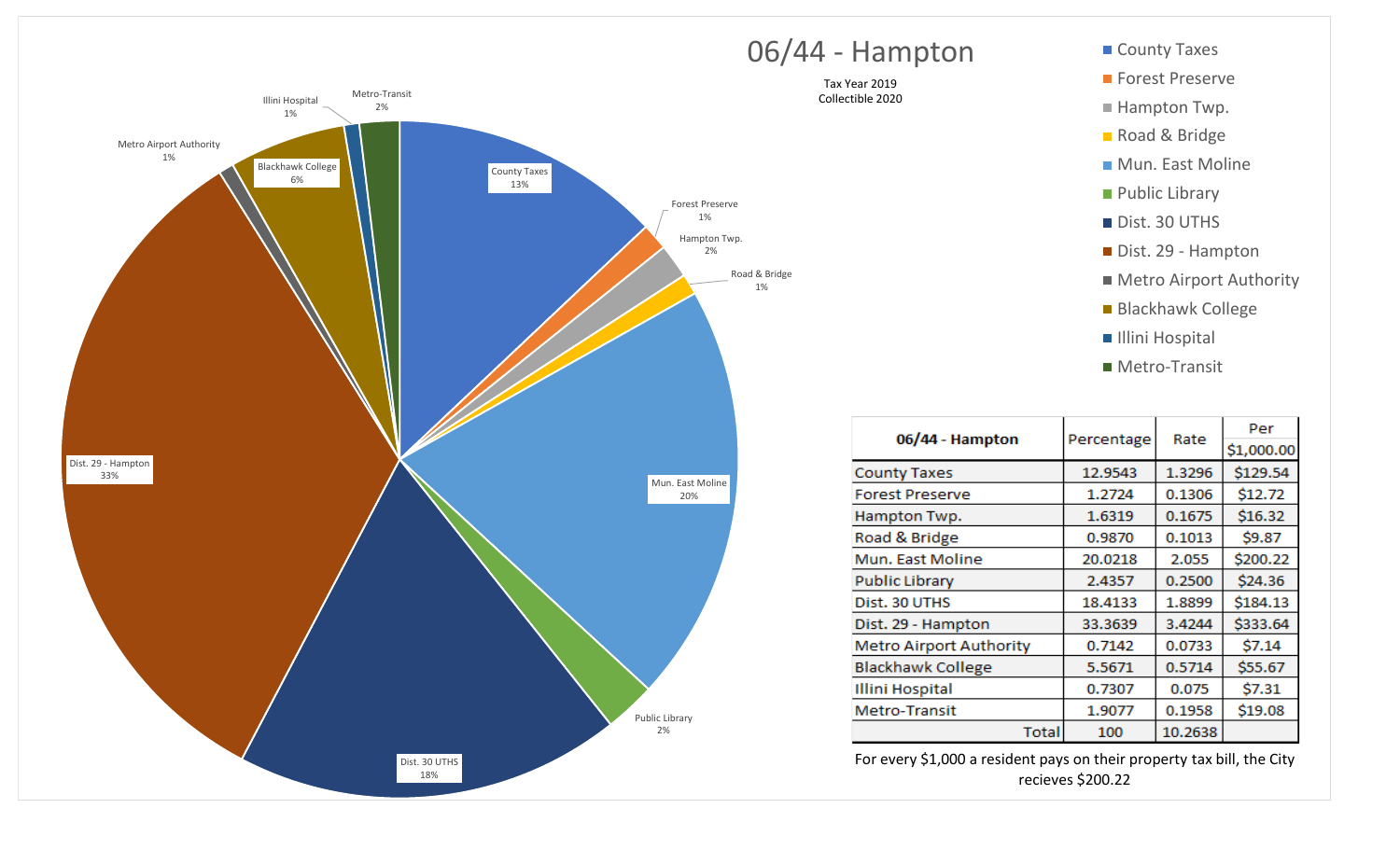



For every \$1,000 a resident pays on their property tax bill, the City recieves \$187.80

**Total** 

0.6854

1.7893

100

0.075

0.1958

10.9426

 $$6.85$ 

\$17.89

**Illini Hospital** 

Metro-Transit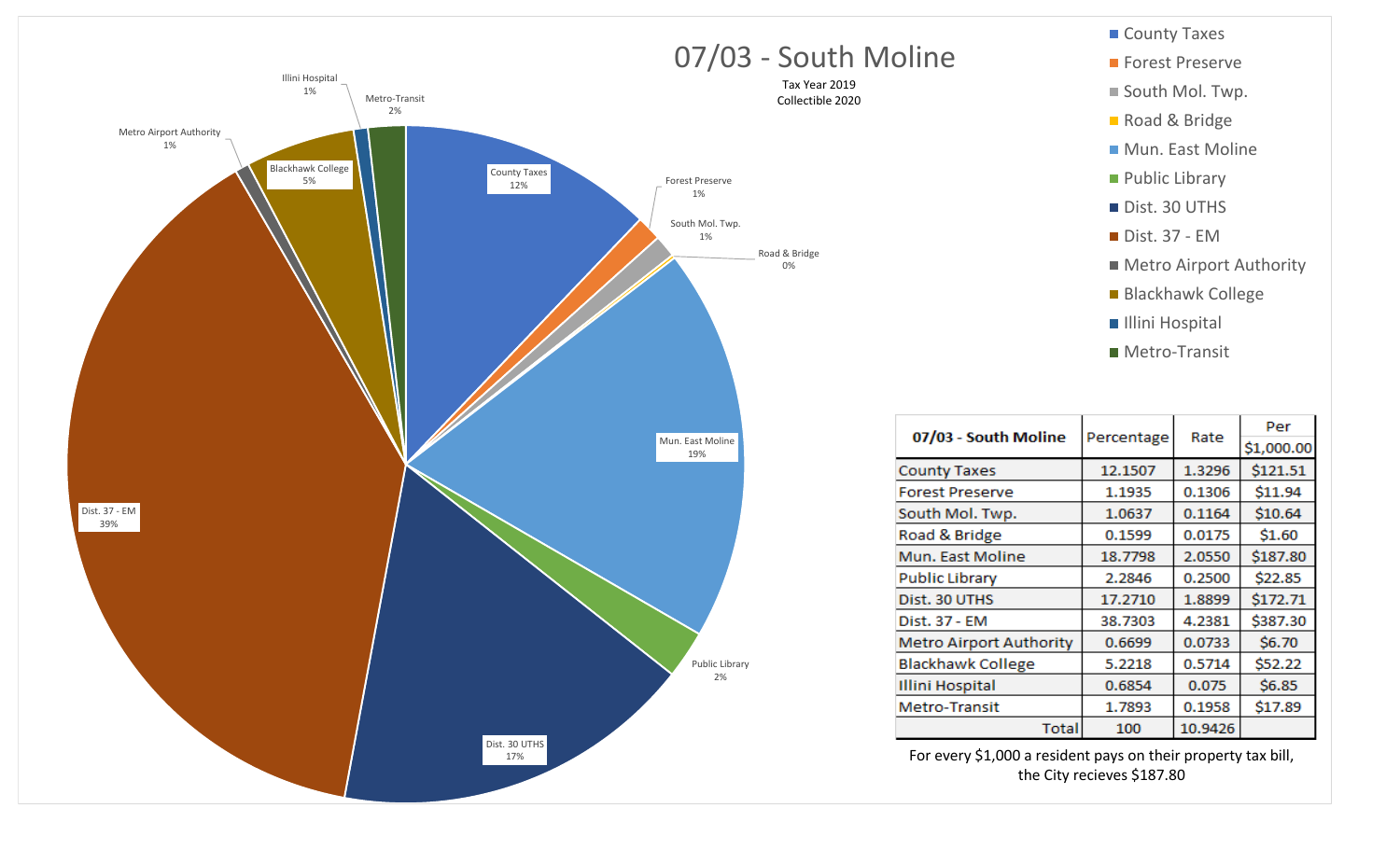



| 06/52 - Hampton                | Percentage | Rate    | Per<br>\$1,000.00 |
|--------------------------------|------------|---------|-------------------|
| <b>County Taxes</b>            | 12.5509    | 1.3296  | \$125.51          |
| <b>Forest Preserve</b>         | 1.2328     | 0.1306  | \$12.33           |
| Hampton Twp.                   | 1.5811     | 0.1675  | \$15.81           |
| Road & Bridge                  | 0.9562     | 0.1013  | \$9.56            |
| Mun. East Moline               | 19.3983    | 2.0550  | \$193.98          |
| <b>Public Library</b>          | 2.3599     | 0.2500  | \$23.60           |
| Dist. 30 UTHS                  | 17.8398    | 1.8899  | \$178.40          |
| Dist. 34 - Silvis              | 36.1470    | 3.8293  | \$361.47          |
| <b>Metro Airport Authority</b> | 0.6919     | 0.0733  | \$6.92            |
| <b>Blackhawk College</b>       | 5.3938     | 0.5714  | \$53.94           |
| Metro-Transit                  | 1.8483     | 0.1958  | \$18.48           |
| <b>Total</b>                   | 100        | 10.5937 |                   |

For every \$1,000 a resident pays on their property tax bill, the City recieves \$193.98